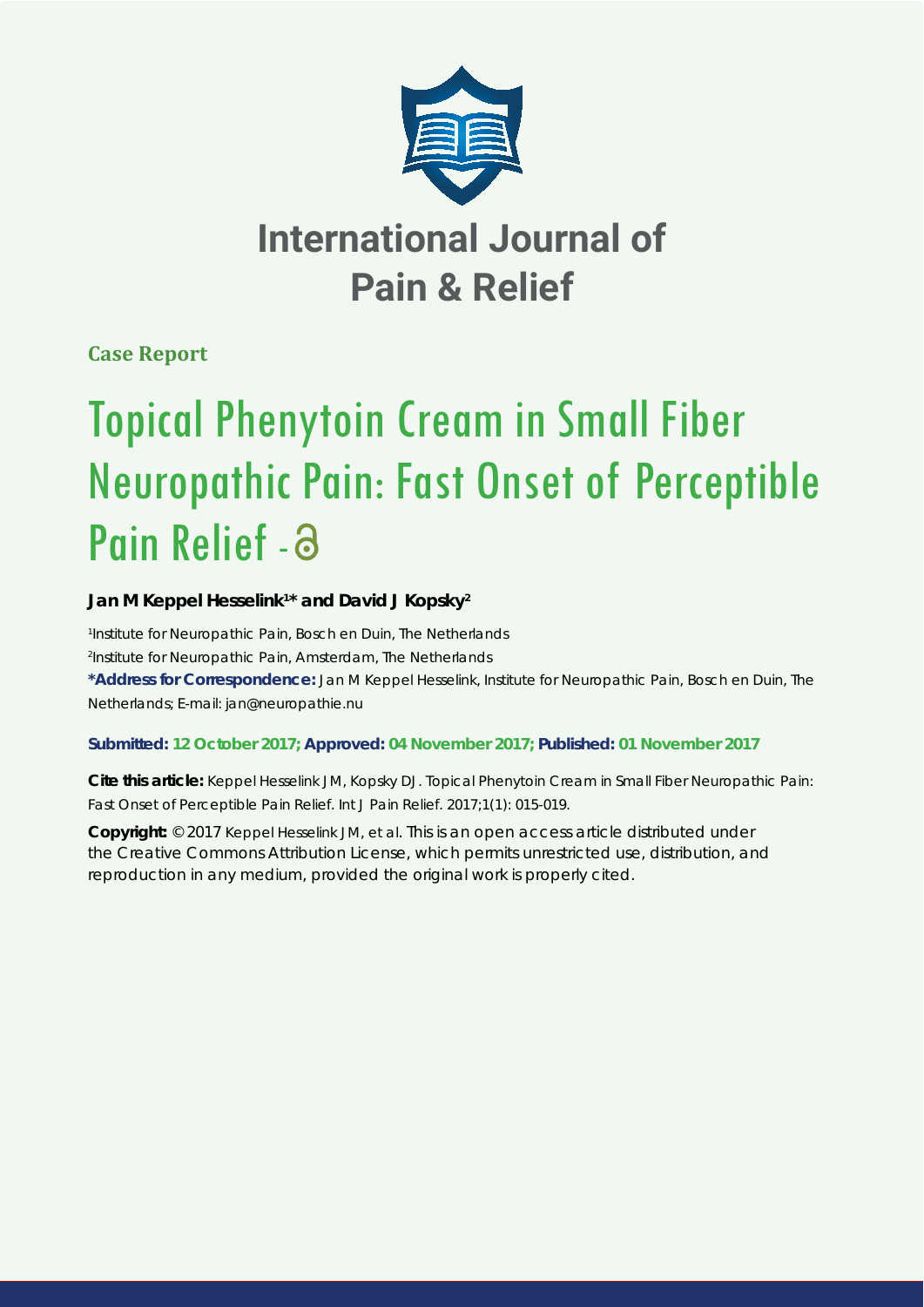# **ABSTRACT**

Small Fiber Neuropathy (SFN) is a recently recognized peripheral neuropathic pain syndrome, consisting of length-dependent and length-independent varieties. Localized neuropathic pain can occur in both types: idiopathic and secondary forms of SFN exist, the latter for instance in chemotherapy induced peripheral neuropathy in diabetic neuropathy. We will describe the clinical response of 5 patients suffering from neuropathic pain linked to length- dependent small fiber neuropathy who were treated with a newly developed phenytoin cream, with the main focus on the onset of perceptible pain relief. Three patients were suffering from small fiber neuropathy and had a history of sarcoidosis. In all cases, the onset of action to noticeable pain relief was within 20 minutes and within 10 minutes in 4 out of 5 cases. The tolerability was excellent and no adverse events were reported.

**Keywords:** Small Fiber Neuropathy; Pain; Treatment; Phenytoin; Onset of action

# **INTRODUCTION**

In 2015 we started documenting patients in our clinic who were suffering from peripheral neuropathic pain and were being treated with a new topical analgesic formulation consisting of 5% and 10% phenytoin cream. As early as 1937 phenytoin was introduced in the clinic as a powerful anticonvulsant, and which has been repositioned in a great number of indications since [1]. The compound emerged as a multipurpose drug due to its broad spectrum of mechanisms of action [2].

We collected detailed information of the clinical response of more than 70 neuropathic pain patients on phenytoin cream. Most of these patients were suffering from diabetic neuropathy, Chemotherapy-Induced Peripheral Neuropathy (CIPN), Chronic Idiopathic Axonal Polyneuropathy (CIAP), and Small Fiber Neuropathy (SFN).

SFN is a relatively new recognized syndrome, mostly of unknown origin, just as CIAP. However, signs of small fiber involvement can be found in many peripheral localized neuropathic pain conditions.

More than a decade ago, Katz, et al. pointed out that many physicians have observed that no matter how long patients have suffered from pain, the patient will nearly always ask "How long will it take to work?" when starting a new treatment [3]. They also pointed out that it is quite surprising that there are no accepted guidelines for studying the onset of analgesic effect, which is still the case anno 2017. In order to contribute to this important patient-centered issue, we herewith present the data of 5 patients suffering from pain in SFN that are related to the onset of perceptible pain relief after application of phenytoin cream. The numbers in brackets refer to patient numbers allocated to individual patients in our fast-growing data pool. Three patients had a history of sarcoidosis, further supportive for the diagnosis SFN [4]. In most cases the diagnosis SFN was affirmed by neurologists based on clinical history, physical examinations and neurological signs, or based on the SFN score and additional tests such as the warm water rippling test. Skin biopsies for confirmation were not taken, as such biopsies still have no therapeutic consequences.

# **CASE DESCRIPTIONS**

## **Patient 1 (11)**

A 57-year-old male suffered from SFN and renal insufficiency since 2014. The main pain location was in both feet and hands, and the patient scored his pain severity as 6-7 on the 11-point Numerical Rating Scale (NRS). The pain characteristics were burning pain, tingling and coldness. Previous analgesic use was pregabalin, though due to side effects the current therapy comprised of low dose pregabalin. Ketamine 10% cream reduced the pain, though aggravated tingling. We added phenytoin 10% cream to ketamine

10% cream. The amount per application was 0.8 fingertip unit (0.5 grams), and the reported onset of relief was 5 minutes. The pain after the application of cream was 3 on the NRS. The duration of analgesic effect was around 24 hours, and the patient applied the cream once daily. He has used the cream for 4 months and has not reported any adverse events.

This patient experienced an analgesic effect of the ketamine cream application, however he complained that the tingling increased. This aggravated tingling provoked by ketamine 10% cream disappeared entirely after applying the phenytoin 10% cream, and the overall results were described by the patient as: "It feels now peaceful and quiet in the area where cream was applied". Walking and standing provoked much less pain after the cream application, and patient reported a 40% improvement of pain while standing and walking.

Thus, without the patient knowing which cream was applied, the ketamine 10% cream reduced the pain but did not reduce tingling and coldness, and even seemed to enhance some tingling, while the phenytoin 10% cream decreased the tingling as well as the coldness and enhance the pain killing effect of ketamine, adding to it a very fast action of onset of around 5 minutes. The analgesic effect lasted much longer than with the ketamine 10% cream alone (ketamine alone induced analgesia for only some hours), while the addition of phenytoin significantly enhanced the duration of action, namely up to 24 hours.

#### **Patient 2 (18)**

A 62-year-old male suffered from SFN, lupus erythematodes and sarcoidosis. The main pain locations were feet, lower legs and lower arms and hands, the pain characteristics were burning and stinging. The Small Fiber Neuropathy Screening List score was 51, and the warm water rippling test was positive. There were no signs of neurosarcoidosis on the MRI. The neurologist reported a "very disabling small fiber neuropathy" in a letter of 31 January 2017.

He scored his pain as 8 to 9 on the NRS. Previous analgesic use was pregabalin 525 mg daily and oxycodone 10 mg as needed. Phenytoin 10% cream was prescribed and the patient applied a 30 gram tube of phenytoin cream over a 4 to 5 day period, thus 6.7 gram once daily. Reported onset of action was 10 minutes and scored his pain after application with a 4 to 5 on the NRS. The patient has used the cream since 6 February 2017, ongoing. No side effects were reported. In an email of 8 March 2017, the patient wrote us that:

- 1. Pain is reduced after approximately 5/10minutes.
- 2. The analgesic effect lasts about 20 hours and almost no need to apply extra during the day.
- 3. Sleep is 60/70% improved, before application I remained 4 out of 5 nights a week awake.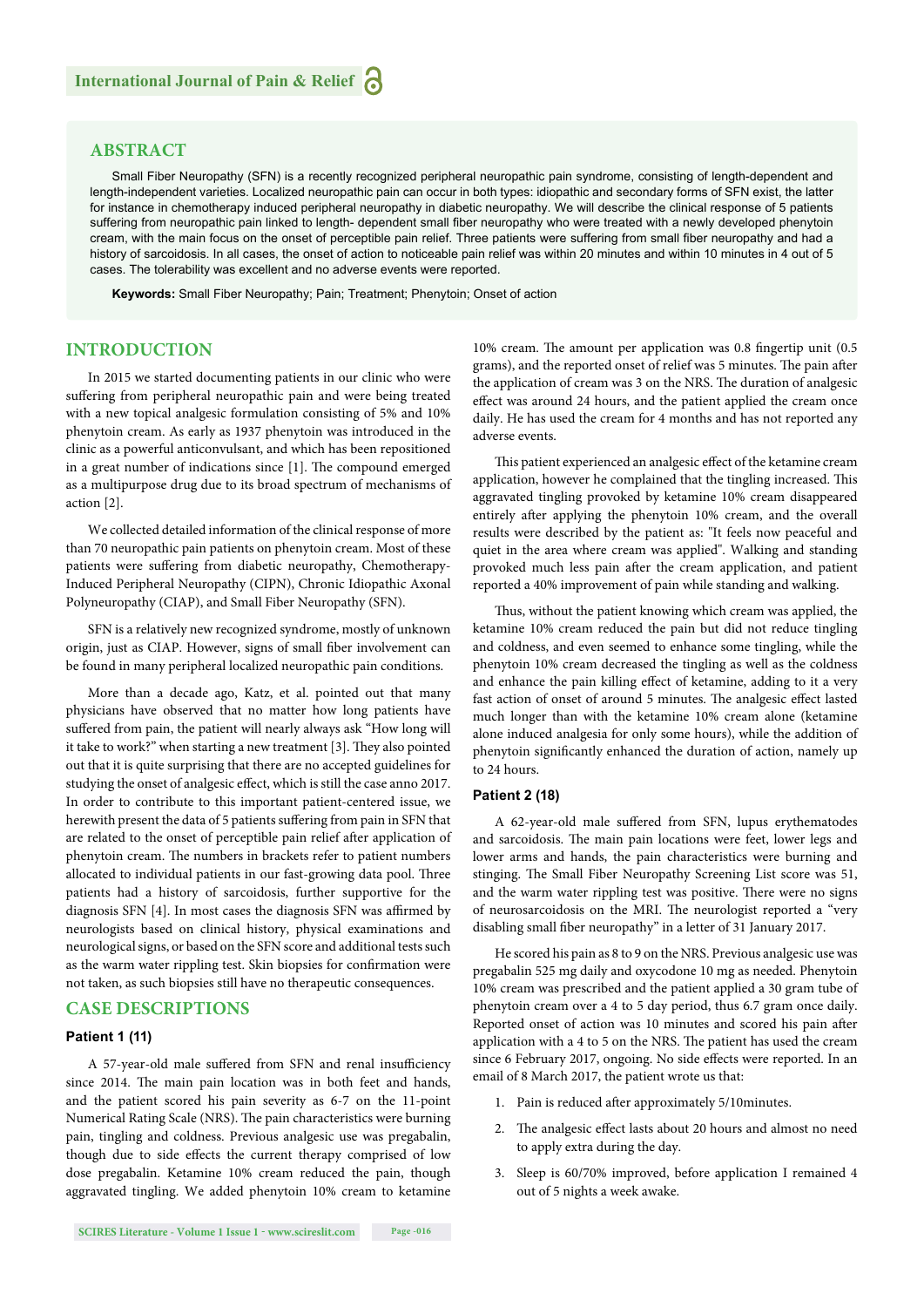# **International Journal of Pain & Relief**

4. Stability is much better and I can now walk a bit further. Tingling is also less.

The phenytoin plasma level was below the limit of detection, analyzed after 25 days of application once daily, and the last application before plasma sampling was 2.5 hours.

#### **Patient 3 (19)**

A 74-year-old male suffered from burning pain due to SFN since end of 2014. At the age of 25 he endured a hepatitis A infection which was treated with prednisone and isonicotinylhydrazide. Further medical history was hypertension since 2006, paroxysmal atrium fibrillation in 2007, and bursitis trochanterica in 2007. Previous analgesic use was pregabalin 300 mg daily.

The main pain locations were both legs and left foot, and scored the pain with a 6 on the NRS. Within 10 minutes after the phenytoin 10% cream application of one fingertip unit containing 0.6 gram phenytoin cream, the patient experienced an onset of pain relief. After application the patient rated his pain as 1 to 2 on the NRS, and the duration of analgesic effect was around 12 hours. The patient applied cream twice daily. Since 12 February 2017 the patient uses the cream without having reported any adverse events. The phenytoin plasma level was below the limit of detection.

#### **Patient 4 (57)**

A 56-year-old female was diagnosed by neurologist with SFN in October 2015. The patient has a history of an excision of a melanoma in 1988, a Cesarean section in 1991, and colitis ulcerosa since 2006. The current medication is mesalazine 1500 mg twice daily and trazodone 50 mg before sleeping.

The main pain location was the dorsal area of both hands, and the pain characteristics were burning, painful cold, and pins and needles, without numbness. A physical examination revealed hypoesthesia for pin prick and touch in the reported area. The patient graded her pain intensity 7.5 on the NRS. Phenytoin 10% cream was applied in a dose of 0.5 fingertip unit and the onset of perceptible pain relief was 5 minutes. The pain intensity after application was reduced to 2.5 on the NRS. The duration of analgesic effect was 8 hours, and the patient applied cream twice daily. Since 7 July 2017 she has continued to use the cream. Any adverse effects were not reported.

During a telephone call on 25 August 2017 she reported that during the first weeks she applied the phenytoin 10% cream twice daily. She reported that after 3 to 4 weeks of use, the pain intensity in general was reduced further and this effect seemed long lasting, resulting in the fact that she no longer needed to apply the cream. She proceeded to use the cream only when needed. Numbness at the dorsal sides of her hands remained as a residual symptom.

In an email of 29 August 2017, she wrote: "I'm happy with the phenytoin cream; when I feel a 'nettle feeling' arising in my hands, I then apply a thin layer of cream and so far, I could prevent pain from getting intense. The cream calms awkward feelings and weakens the pain within 30 minutes. It's really a huge benefit for me."

#### **Patient 5 (59)**

A 77-year-old female suffered from SFN since 2001. She also developed hypothyroidism for which levothyroxine 100 mcg daily was prescribed, and in 2012 sarcoidosis was diagnosed. The main pain location was both feet up to 10 cm above the ankles, and the patient scored the pain a 6 on the NRS. She characterized her pain as burning with numbness, and cramping, especially in the left foot. Physical examination revealed hypoesthesia for pin prick and touch, warmth and cold discrimination were absent up to the middle of the lower legs and vibration sensation was absent up to the knees.

Previous pregabalin use induced too many side effects, and amitriptyline 10% cream lead to worsening of burning and stabbing pain up to 7 on the NRS.

After applying the phenytoin 10% cream, the pain was reduced to 3 on the NRS and the onset of pain relief was 18 minutes. The duration of analgesic effect was 6.5 hours and the patient has applied 2-3 times daily, since the first use on 27 June 2017.

### **ONSET OF ACTION**

In table 1 we summarized the clinical effects of applying phenytoin 10% cream on painful areas: the pain reduction was 50% or higher, clearly a clinical meaningful response. In all cases the onset to notable pain relief was within 20 minutes. The duration of action varied between 6.5 hours and 24 hours and patients applied the cream 1 to 3 times a day.

No adverse events were reported in any of the patients. In two cases, we measured the phenytoin plasma levels after few hours of application to ensure sampling around T-max: in these cases, the plasma level was below the limit of detection. In Case #1 we demonstrated that the addition of phenytoin 10% on top of an already installed ketamine 10% cream could increase the duration of action, reduce the onset of perceptual pain relief and enhance the analgesic effects

# **DISCUSSION**

SFN leads to burning pain, most often felt in the skin. In general, patients tell us that they like to apply the cream where it hurts. In our entire data pool to date consisting of more than 70 patients, we have monitored a relatively fast onset of perceptible pain relief after applying phenytoin cream, mostly within 30 minutes. In SFN we also monitored such fast onset of perceptible pain relief, and some patients even reported such onset within 5 minutes after application. Of course, these data are not based on randomized placebo-controlled trials and should be regarded as practice-based evidence only.

Elsewhere, we have elaborated on the mechanism of action of topically applied analgesic formulations, and have defined 3 cell types responsible for such action: small nerve fibers, keratinocytes and immune-competent cells, all part of the epidermal compartment of the skin [5]. Moreover, there are some indicators that hair follicles also play a role, perhaps as a drug reservoir, slowly releasing the active compound into the epidermis [6]. Recently, it was found that lipophilic co-analgesics such as nortriptyline and clomipramine were

| 5 patients.    |                                  |                               |                                           |                                 |                                       |
|----------------|----------------------------------|-------------------------------|-------------------------------------------|---------------------------------|---------------------------------------|
| Patient#       | Onset of<br>relief in<br>minutes | <b>Baseline</b><br><b>NRS</b> | <b>After</b><br>application<br><b>NRS</b> | Percentage<br>of pain<br>relief | <b>Duration of</b><br>effect in hours |
|                | 5                                | 6.5                           | 3                                         | 54%                             | 24                                    |
| 2              | 10                               | 8.5                           | 4.5                                       | 47%                             | 24                                    |
| 3              | 10                               | 6                             | 1.5                                       | 75%                             | 12                                    |
| $\overline{4}$ | 5                                | 7.5                           | 2.5                                       | 67%                             | 8                                     |
| 5              | 18                               | 6                             | 3                                         | 50%                             | 6.5                                   |

**Table 1:** Results of the application of phenytoin 10% cream in pain in SFN in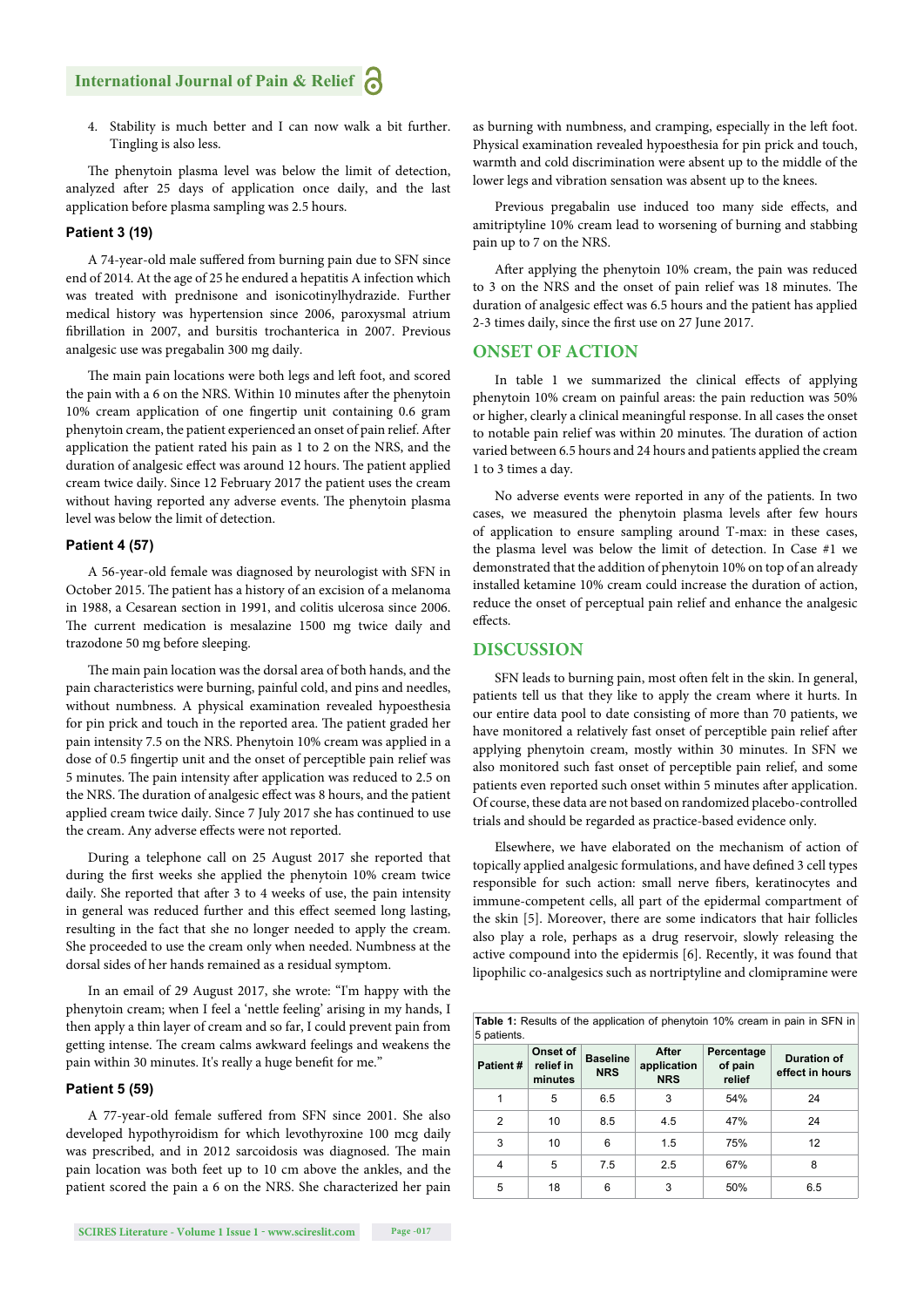taken up quickly by these follicles, suggesting an extra-appendage pathway for skin delivery [7]. Although follicles occupy only approximately 0.1% of the skin area, this pathway has been proven to be important for the selected permeation of lipophilic compounds in the skin compartments via sebum, an oily substance of the pilosebaceous glands that spreads inside the hair follicles (Figure 1) [8]. One reason why applying phenytoin cream could lead to a fast onset of perceptible pain relief might be related to the fact that the primary targets of phenytoin, the sodium channels of nociceptors, keratinocytes, immune-competent cells, and hair follicles, are all residing in the epidermis (Figure 2). A further argument for a topical mechanism of action is the absence of detectable phenytoin in the blood.

Phenytoin is a small lipophilic molecule with a molecular weight less than 300 Dalton; this molecule seems able to penetrate quickly into



**Figure 1:** Fatty molecules (sebum) and hair follicles serve as reservoirs for fatty analgesics such as phenytoin to reach the epidermal target cells and downregulate peripheral wind up mechanisms. Lipophilic analgesics can accumulate in hair follicles and sebum and be slowly released from such compartments in order to reach the sodium channel containing targets in the epidermis: free nerve endings, keratinocytes and immune-competent cells.



**Figure 2:** Phenytoin inhibits peripheral analgesic mechanisms in SFN residing in the epidermis. Targets for analgesia reside in the epidermal layers of the skin: hair follicles (reservoir function) and 3 tissues all containing sodium channels: free nerve endings (nociceptors), keratinocytes and immunecompetent cells. In this figure, direct free penetrating phenytoin molecules and phenytoin released from the intra-follicular reservoirs inhibit 3 target tissues, thus reducing peripheral wind up phenomena leading to burning pain.

the various skin compartments. Phenytoin has multiple mechanism of actions, mainly acting as a broad channel blocking agent, especially for many subtypes of sodium channels [1]. Moreover, there are a number of indicators for phenytoin as a neuroprotective agent [9]. In a number of case reports we have documented the safety and efficacy in individual cases of localized neuropathic pain [10-12].

Here we specifically focused on the action of perceptible pain relief. Patients have let us know that a fast action of onset helps them confine their hopes in the further and future relief of pain. Clearly, the faster the onset of action of perceptible pain relief, the more likely will be the compliance with therapy. We prefer patient-related definition for the onset of action by asking them how long it took to perceptible pain relief, rather that arbitrary pain relief definitions such as 1-point reduction in the daily pain score relative to baseline [13].

Most co-analgesics for neuropathic pain are characterized with a slow onset of action, days up to weeks before pain relief is notable. Furthermore, when pain reduction starts slowly, step by step, central and peripheral habituation phenomena might further blur the perceived onset of action, as well as the perceived analgesia in a steady state and adding to low compliance. It seems that the relevance of a fast onset of perceptible analgesia has been underestimated in literature to date, and that topical administered phenytoin cream might be an important new armamentarium for treating neuropathic pain due to its fast onset of action and ease of application. Clearly, more data need to be gathered, including data from randomized placebo-controlled trials.

# **CONFLICT OF INTEREST**

Authors are patent holders of two patents related to the topical formulations of phenytoin in the treatment of pain: 1) Topical phenytoin for the use in the treatment of peripheral neuropathic pain, and 2) Topical pharmaceutical composition containing phenytoin and a (co-) analgesic for the treatment of chronic pain.

#### **REFERENCES**

- 1. Keppel Hesselink JM. Phenytoin: a step by step insight into its multiple mechanisms of action-80 years of mechanistic studies in neuropharmacology. J Neurol. 2017. https://goo.gl/h94Q11
- 2. Keppel Hesselink JM, Kopsky DJ. Phenytoin: 80 years young, from epilepsy to breast cancer, a remarkable molecule with multiple modes of action. J Neurol. 2017; 264: 1617-1621. https://goo.gl/LqxYR1
- 3. Katz N, Rodgers DB, Krupa D, Reicin A. Onset of pain relief with rofecoxib in chronic low back pain: results of two four-week, randomized, placebocontrolled trials. Curr Med Res Opin. 2004; 20: 651-8. https://goo.gl/R78TSL
- 4. Keppel Hesselink JM, Kopsky DJ. Topical phenytoin cream reduces burning pain due to small fiber neuropathy in sarcoidosis. J Anesth Pain Med. 2017; 2: 1-3. https://goo.gl/HU8xSH
- 5. Keppel Hesselink JM, Kopsky DJ, Bhaskar AK. Skin matters! The role of keratinocytes in nociception: a rational argument for the development of topical analgesics. J Pain Res. 2016; 10: 1-8. https://goo.gl/VHWk7B
- 6. Blume-Peytavi U, Vogt A. Human hair follicle: reservoir function and selective targeting. Br J Dermatol. 2011; 2: 13-17. https://goo.gl/yEDx8F
- 7. Liu KS, Huang TH, Aljuffali IA, Chen EL, Wang JJ, Fang JY. Exploring the structure-permeation relationship of topical tricyclic antidepressants used for skin analgesia. Int J Pharm. 2017; 523: 386-397. https://goo.gl/FEvdLL
- 8. Schneider D, Dennerlein K, Goen T, Schaller KH, Drexler H, Korinth G. Influence of artificial sebum on the dermal absorption of chemicals in excised human skin: A proof-of-concept study. Toxicol In Vitro. 2016; 33: 23-28. https://goo.gl/WuXyKA
- 9. Keppel Hesselink JM, Kopsky DJ. Phenytoin: neuroprotection or neurotoxicity? Neurol Sci. 2017; 38: 1137-1141. https://goo.gl/Du53LY